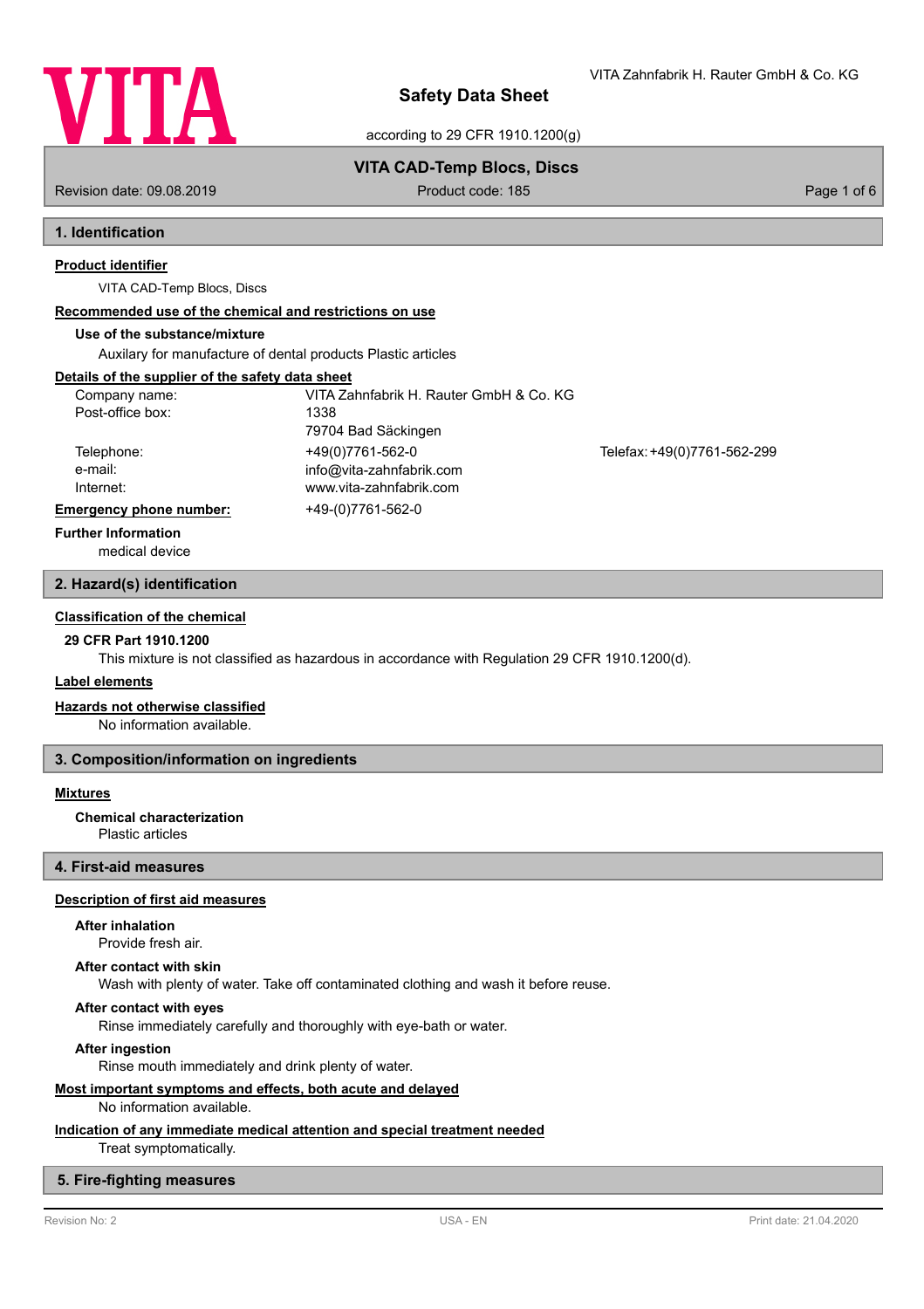

according to 29 CFR 1910.1200(g)

### **VITA CAD-Temp Blocs, Discs**

Revision date: 09.08.2019 **Product code: 185** Page 2 of 6

### **Extinguishing media**

### **Suitable extinguishing media**

Co-ordinate fire-fighting measures to the fire surroundings.

### **Specific hazards arising from the chemical**

Non-flammable.

#### **Special protective equipment and precautions for fire-fighters**

In case of fire: Wear self-contained breathing apparatus.

### **6. Accidental release measures**

### **Personal precautions, protective equipment and emergency procedures**

Avoid dust formation. Do not breathe dust.

#### **Environmental precautions**

No special environmental measures are necessary. Clean contaminated articles and floor according to the environmental legislation.

### **Methods and material for containment and cleaning up**

Take up mechanically. Treat the recovered material as prescribed in the section on waste disposal.

### **Reference to other sections**

Safe handling: see section 7 Personal protection equipment (PPE): see section 8 Disposal: see section 13

#### **7. Handling and storage**

#### **Precautions for safe handling**

#### **Advice on safe handling**

No special measures are necessary.

No special fire protection measures are necessary. **Advice on protection against fire and explosion**

## **Conditions for safe storage, including any incompatibilities**

## **Requirements for storage rooms and vessels**

Keep container tightly closed.

#### **Hints on joint storage**

No special measures are necessary.

### **8. Exposure controls/personal protection**

#### **Control parameters**

#### **Exposure controls**

#### **Protective and hygiene measures**

Take off contaminated clothing. Wash hands before breaks and after work. When using do not eat, drink, smoke, sniff.

#### **Eye/face protection**

Wear eye protection/face protection.

#### **Hand protection**

When handling with chemical substances, protective gloves must be worn with the CE-label including the four control digits. The quality of the protective gloves resistant to chemicals must be chosen as a function of the specific working place concentration and quantity of hazardous substances. For special purposes, it is recommended to check the resistance to chemicals of the protective gloves mentioned above together with the supplier of these gloves.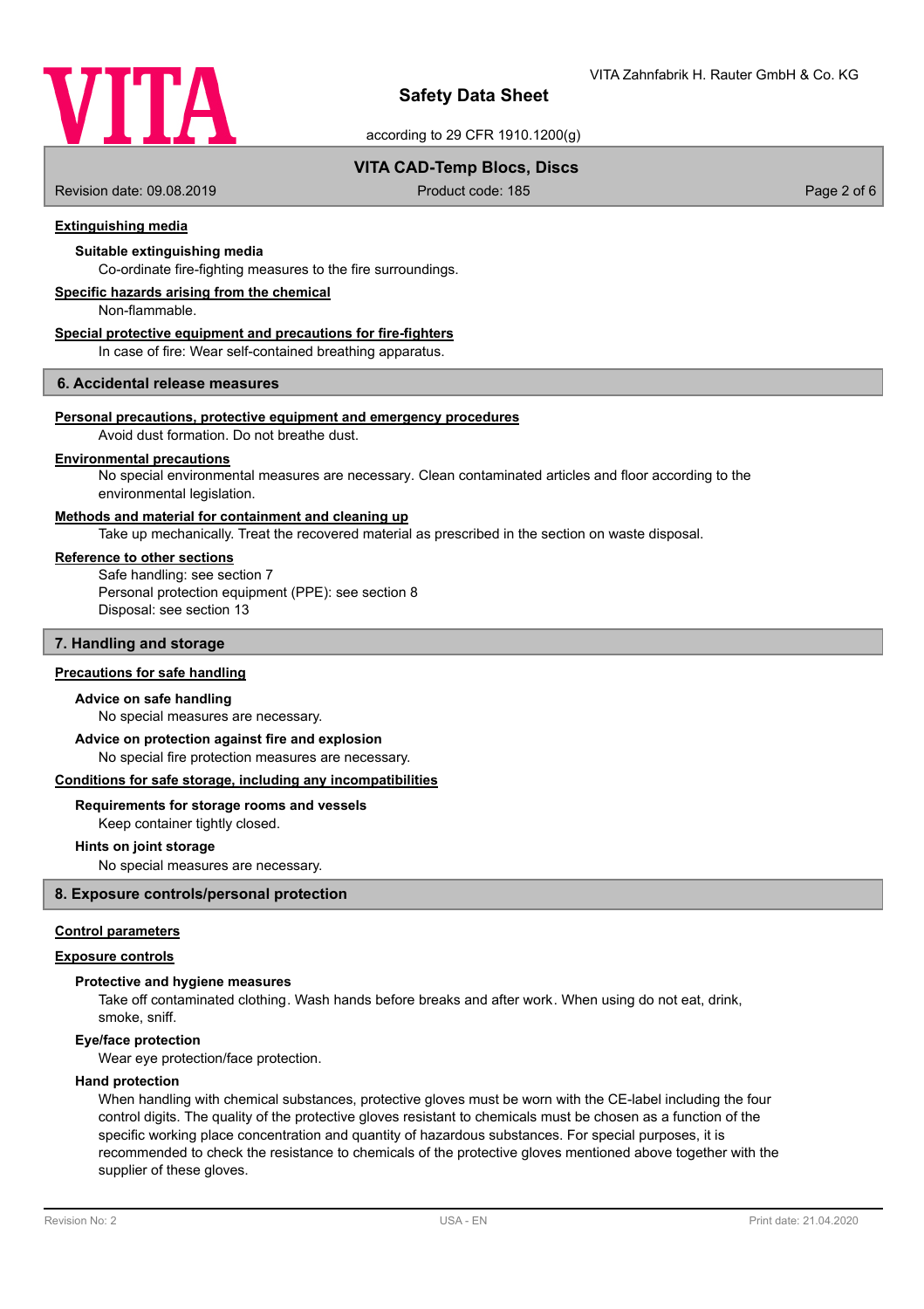

according to 29 CFR 1910.1200(g)

### **VITA CAD-Temp Blocs, Discs**

Revision date: 09.08.2019 **Product code: 185** Product code: 185

### **Skin protection**

Use of protective clothing.

# **Respiratory protection**

In case of inadequate ventilation wear respiratory protection. Do not breathe dust.

## **9. Physical and chemical properties**

| Information on basic physical and chemical properties                                                      |          |                                  |
|------------------------------------------------------------------------------------------------------------|----------|----------------------------------|
| Physical state:<br>Color:                                                                                  | solid    |                                  |
| Odor:                                                                                                      | odorless |                                  |
| pH-Value:                                                                                                  |          | not determined                   |
| Changes in the physical state<br>Melting point/freezing point:<br>Initial boiling point and boiling range: |          | not determined<br>x              |
| Flash point:                                                                                               |          | $\overline{\phantom{0}}$         |
| Flammability<br>Solid:<br>Gas:                                                                             |          | not determined<br>not applicable |
| <b>Explosive properties</b><br>The product is not: Explosive.                                              |          |                                  |
| Lower explosion limits:                                                                                    |          | not determined                   |
| Upper explosion limits:                                                                                    |          | not determined                   |
| <b>Auto-ignition temperature</b><br>Solid:<br>Gas:                                                         |          | not determined<br>not applicable |
| Decomposition temperature:                                                                                 |          | not determined                   |
| <b>Oxidizing properties</b><br>Not oxidising.                                                              |          |                                  |
| Vapor pressure:<br>(at 50 $°C$ )                                                                           |          | <=1100 hPa                       |
| Density:                                                                                                   |          | 1,28000 g/cm <sup>3</sup>        |
| Water solubility:                                                                                          |          | No                               |
| Solubility in other solvents<br>not determined                                                             |          |                                  |
| Partition coefficient:                                                                                     |          | not determined                   |
| Vapor density:                                                                                             |          | not determined                   |
| Evaporation rate:                                                                                          |          | not determined                   |
| Other information                                                                                          |          |                                  |
| Solid content:                                                                                             |          | 100,0%                           |

## **10. Stability and reactivity**

### **Reactivity**

No hazardous reaction when handled and stored according to provisions.

### **Chemical stability**

The product is stable under storage at normal ambient temperatures.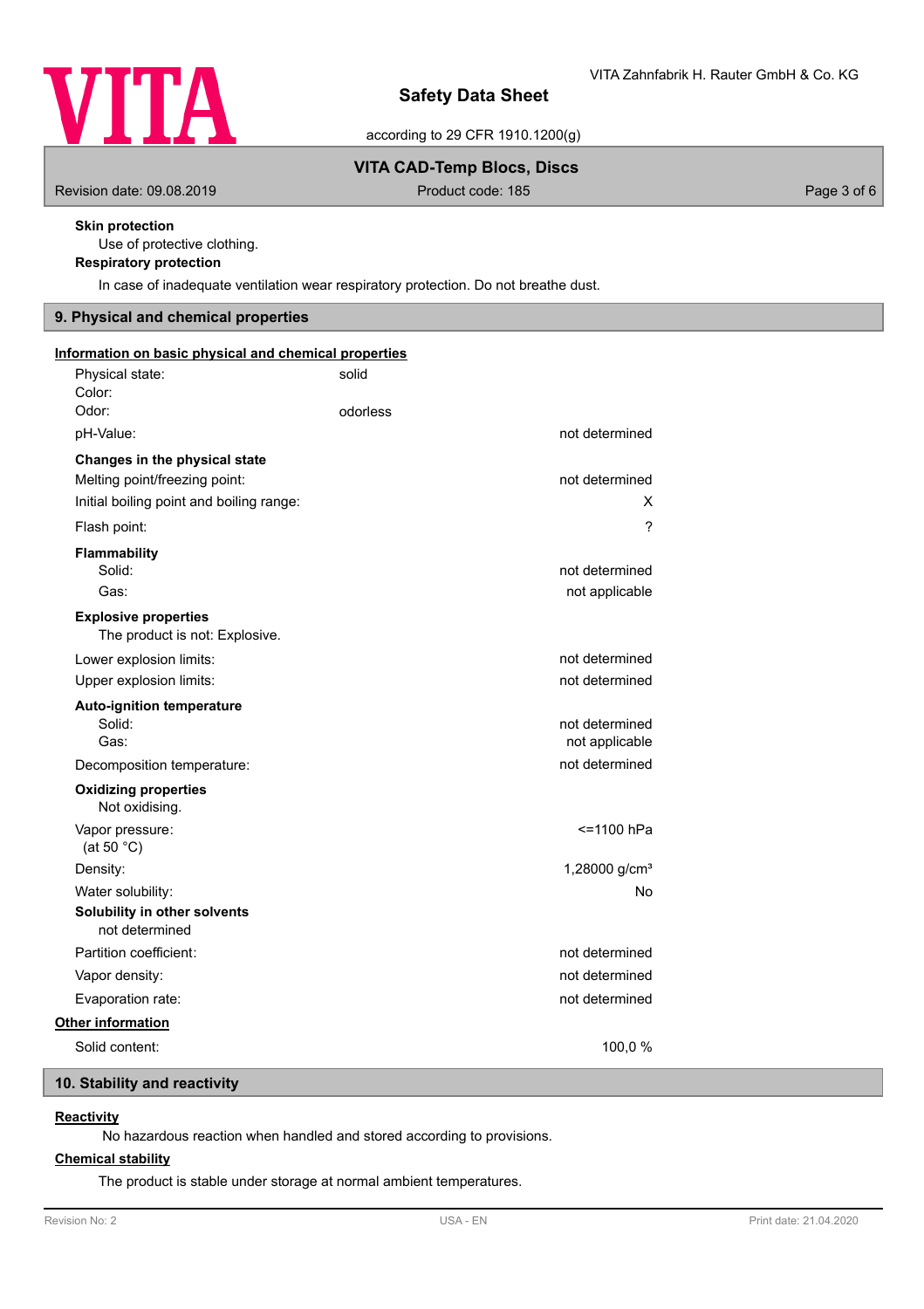

according to 29 CFR 1910.1200(g)

### **VITA CAD-Temp Blocs, Discs**

Revision date: 09.08.2019 **Product code: 185** Product code: 185 Page 4 of 6

### **Possibility of hazardous reactions**

No known hazardous reactions.

# **Conditions to avoid**

none/none

## **Incompatible materials**

No information available.

#### **Hazardous decomposition products**

No known hazardous decomposition products.

### **11. Toxicological information**

#### **Information on toxicological effects**

### **Acute toxicity**

Based on available data, the classification criteria are not met.

#### **Irritation and corrosivity**

Based on available data, the classification criteria are not met.

#### **Sensitizing effects**

Based on available data, the classification criteria are not met.

#### **Carcinogenic/mutagenic/toxic effects for reproduction**

Based on available data, the classification criteria are not met.

#### **Specific target organ toxicity (STOT) - single exposure**

Based on available data, the classification criteria are not met.

### **Specific target organ toxicity (STOT) - repeated exposure**

Based on available data, the classification criteria are not met.

- Carcinogenicity (OSHA): No ingredient of this mixture is listed. Carcinogenicity (IARC): No ingredient of this mixture is listed.
- Carcinogenicity (NTP): No ingredient of this mixture is listed.

#### **Aspiration hazard**

Based on available data, the classification criteria are not met.

### **Additional information on tests**

The mixture is classified as not hazardous according to regulation (EC) No 1272/2008 [CLP].

### **12. Ecological information**

### **Ecotoxicity**

The product is not: Ecotoxic.

### **Persistence and degradability**

The product has not been tested.

## **Bioaccumulative potential**

The product has not been tested.

#### **Mobility in soil**

The product has not been tested.

#### **Other adverse effects**

No information available.

### **Further information**

Avoid release to the environment.

### **13. Disposal considerations**

### **Waste treatment methods**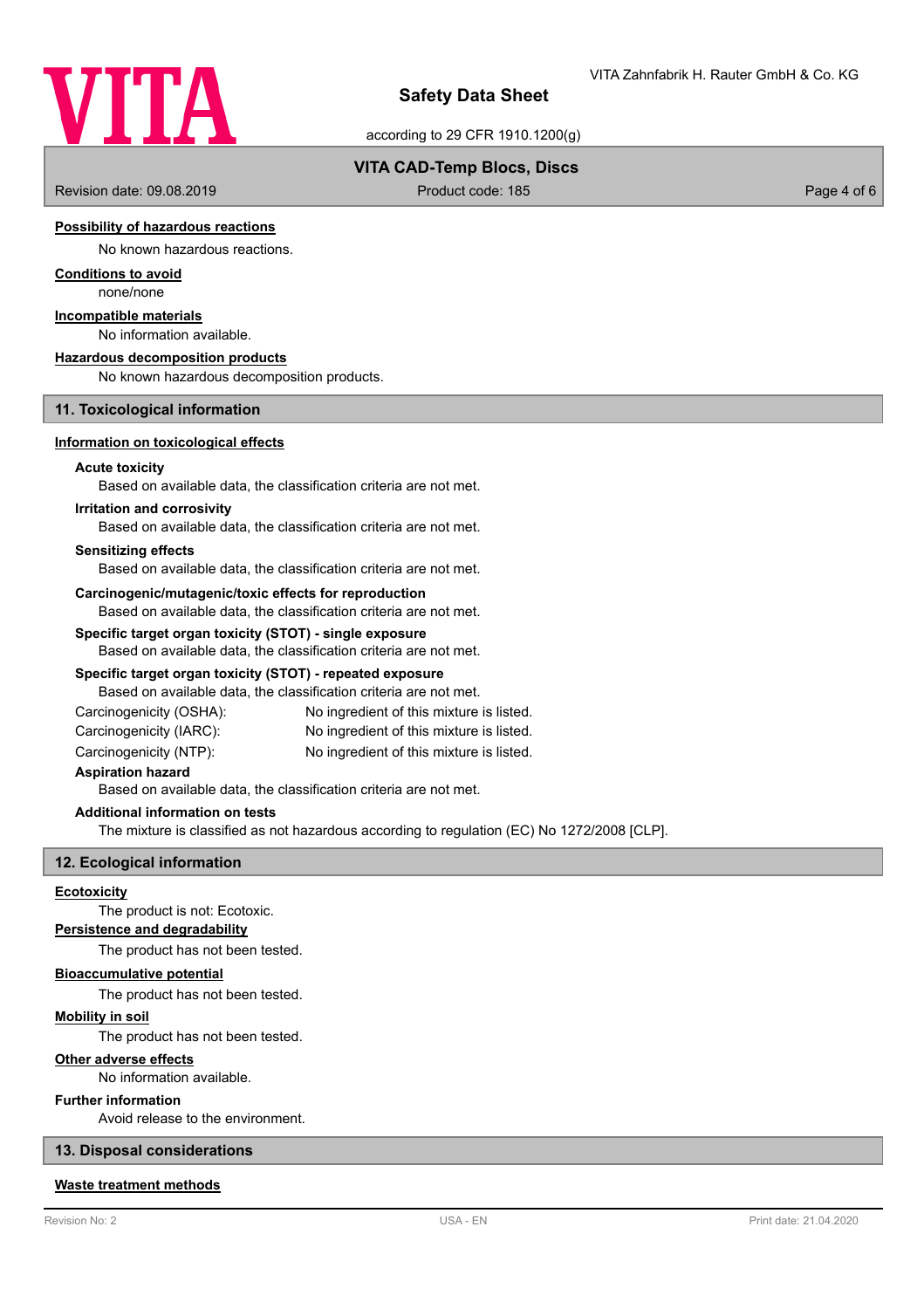

according to 29 CFR 1910.1200(g)

### **VITA CAD-Temp Blocs, Discs**

Revision date: 09.08.2019 **Product code: 185** Product code: 185 **Page 5 of 6** Page 5 of 6

#### **Disposal recommendations**

Dispose of waste according to applicable legislation. Waste codes/waste designations according to EWC/AVV

### **Contaminated packaging**

Wash with plenty of water. Completely emptied packages can be recycled. Waste codes/waste designations according to EWC/AVV

### **14. Transport information**

#### **Marine transport (IMDG)**

| UN number:                        | No dangerous good in sense of this transport regulation. |
|-----------------------------------|----------------------------------------------------------|
| UN proper shipping name:          | No dangerous good in sense of this transport regulation. |
| Transport hazard class(es):       | No dangerous good in sense of this transport regulation. |
| Packing group:                    | No dangerous good in sense of this transport regulation. |
| Air transport (ICAO-TI/IATA-DGR)  |                                                          |
| UN number:                        | No dangerous good in sense of this transport regulation. |
| UN proper shipping name:          | No dangerous good in sense of this transport regulation. |
| Transport hazard class(es):       | No dangerous good in sense of this transport regulation. |
| Packing group:                    | No dangerous good in sense of this transport regulation. |
| <b>Environmental hazards</b>      |                                                          |
| <b>ENVIRONMENTALLY HAZARDOUS:</b> | no                                                       |
|                                   |                                                          |

#### **Special precautions for user**

No information available.

### **Transport in bulk according to Annex II of MARPOL 73/78 and the IBC Code**

not applicable

### **15. Regulatory information**

### **U.S. Regulations**

### **State Regulations**

### **Safe Drinking Water and Toxic Enforcement Act of 1986 (Proposition 65, State of California)**

This product can not expose you to chemicals known to the State of California to cause cancer, birth defects or other reproductive harm.

### **16. Other information**

| Revision date: | 09.08.2019 |
|----------------|------------|
| Revision No:   |            |

#### **Abbreviations and acronyms**

ADR: Accord européen sur le transport des marchandises dangereuses par Route (European Agreement concerning the International Carriage of Dangerous Goods by Road ) IMDG: International Maritime Code for Dangerous Goods IATA: International Air Transport Association GHS: Globally Harmonized System of Classification and Labelling of Chemicals EINECS: European Inventory of Existing Commercial Chemical Substances ELINCS: European List of Notified Chemical Substances CAS: Chemical Abstracts Service LC50: Lethal concentration, 50% LD50: Lethal dose, 50% CLP: Classification, labelling and Packaging REACH: Registration, Evaluation and Authorization of Chemicals GHS: Globally Harmonised System of Classification, Labelling and Packaging of Chemicals